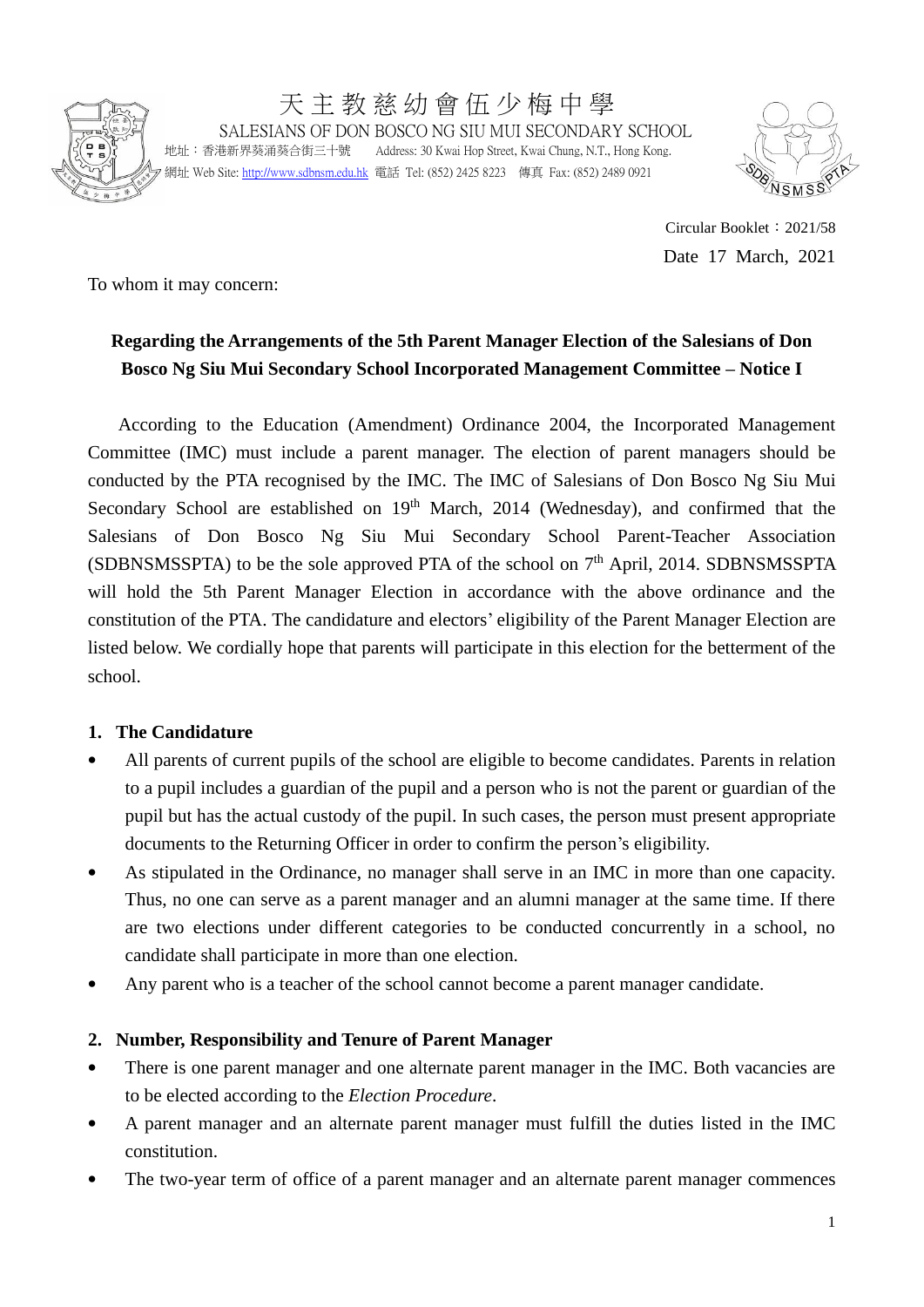generally when they are officially registered as managers. The term of the 4th parent manager commences on  $1<sup>st</sup>$  September, 2021, and terminates on  $31<sup>st</sup>$  August, 2023. A parent manager and an alternate parent manager can stand for election after the term is completed, and can be re-elected for a second full term. There must be a lapse of two years before standing for election again after serving two terms.

### **3. Electors' Eligibility**

- All parents of current pupils and the guardian of the pupil or the person who has the actual custody of the pupil are eligible to vote. In such cases, the person must present appropriate documents to the Returning Officer in order to confirm the person's eligibility.
- A teacher of the school who is the parent of a current pupil of the school also has the right to vote
- Every parent should vote individually and should have only one vote irrespective of the number of children the parent has at the school.

### **4. Candidate Nomination**

- Any eligible parent can nominate his/herself to be a candidate in the parent manager election. To do so, one has to fill in and submit the applications required.
- The nomination period begins the day after the Returning Officer distributes the parents' letter. The nomination period is not to be shorter than seven days, nor is it to exceed fourteen days. The period between the date of voting for parent manager election and the deadline of nomination should at least be two weeks.
- Self-recommending parent manager candidates should provide their personal information on the application forms according to the guidelines.
- After receiving the nomination information and not less than 7 days before the election day, the Returning Officer should issue another letter to all parents listing the names of the candidates being nominated, along with the information of their application forms. The letter shall also include arrangements and schedule of the election.

#### **5. Voting Method**

- Parents must vote in the school in person within the designated time and date.
- The voting is conducted by secret ballot. No elector should write one's name or any other signs on the ballot, nor should anyone see the content of the ballot.
- The school shall make a lockable ballot box available for the election. It should be locked and the key should be kept by the Returning Officer.

## **6. Counting of Votes & Announcing Results**

- The Returning Officer should arrange a counting session and invite all parents, all candidates, and/or the principal to attend and witness the counting of votes.
- The one who obtains the greatest number of votes will be nominated for registration as the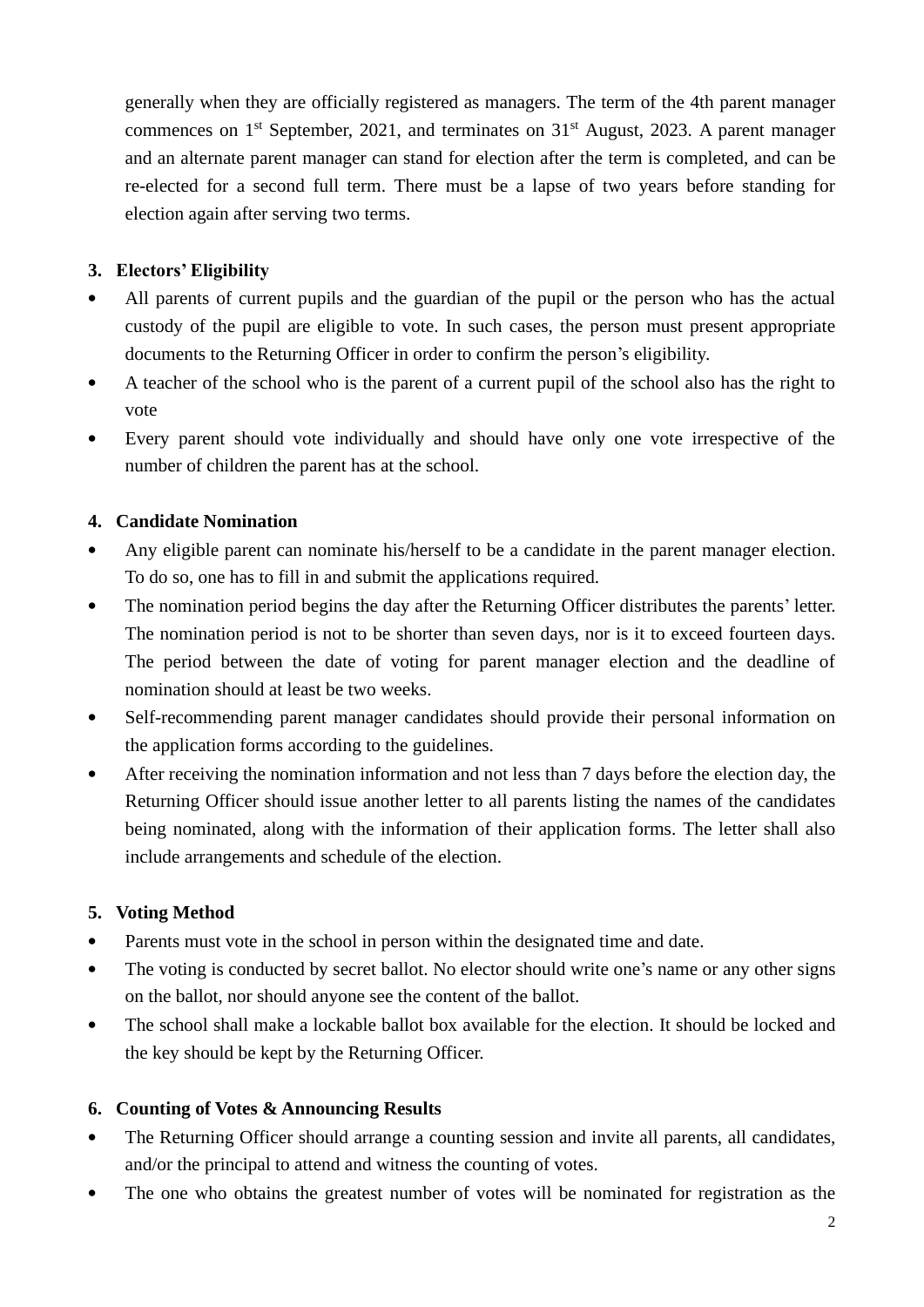parent manager whereas the one who obtains the next greatest number of votes will be nominated for registration as the alternate parent manager. If two or more candidates obtain the same number of votes, the result will be determined by drawing lots. The process must be monitored by the Returning Officer, the candidates with the same number of votes and the principal.

- The Returning Officer should notify all parents the results of the election via mail after the results are available.
- The PTA must nominate the parent elected to the IMC as parent manager.

| <b>Date</b>                                | <b>Details</b>                                                   |
|--------------------------------------------|------------------------------------------------------------------|
| Nomination period (Cir 1)                  | A candidate must submit the application form to the school       |
| From 18 Mar, 2021 (Thursday) to            | office in person or by the candidate's son. Be sure to take the  |
| 26 Mar, 2021 (Friday) 4:00p.m.             | "Confirmation Slip" after submission.                            |
| <b>Introduction of Candidates</b>          | Not less than 7 days before the election day, the Returning      |
| (Cir 2)                                    | Officer should issue another letter to all parents listing the   |
| 30 Mar, 2021 (Tuesday)                     | names of the candidates being nominated. The introductions of    |
|                                            | the candidates, such as statements candidates submitted in their |
|                                            | application forms, may be included.                              |
| <b>Election Period</b>                     | <b>Parent Manager Election Day</b>                               |
| From 16 April, 2021(Friday)                |                                                                  |
| to 21 April, 2021(Wednesday)               |                                                                  |
| 8:00a.m to 5:00p.m                         |                                                                  |
| <b>Counting Session</b>                    | Counting of votes and announcing results:                        |
| 21 April, 2021 (Wednesday)                 | The principal, vice principals, Returning Officer and members    |
| (5:30p.m.)                                 | of the PTA will conduct the counting of votes. Parents are       |
|                                            | welcomed to witness.                                             |
| <b>Results Announcement (Cir 3)</b>        | Announcing results:                                              |
| 27 April, 2021 (Tuesday)                   | The results will be available on the PTA website. Notices will   |
|                                            | be distributed to all parents with the results of the election.  |
| Confirmation the results to the            | The PTA will confirm the two parents elected as the parent       |
| <b>IMC</b>                                 | manager and alternate parent manager to the IMC. The term        |
| 2021<br>(Monday)<br>May,<br>3<br><b>or</b> | will commence on $1st$ September, 2021, and terminate on $31st$  |
| before                                     | August, 2023.                                                    |

**Calendar**

Mr. Kwok Nine Wah Chairperson of the  $25<sup>th</sup>$ **SDBNSMSSPTA** 

Mr. Li Kin Man Principal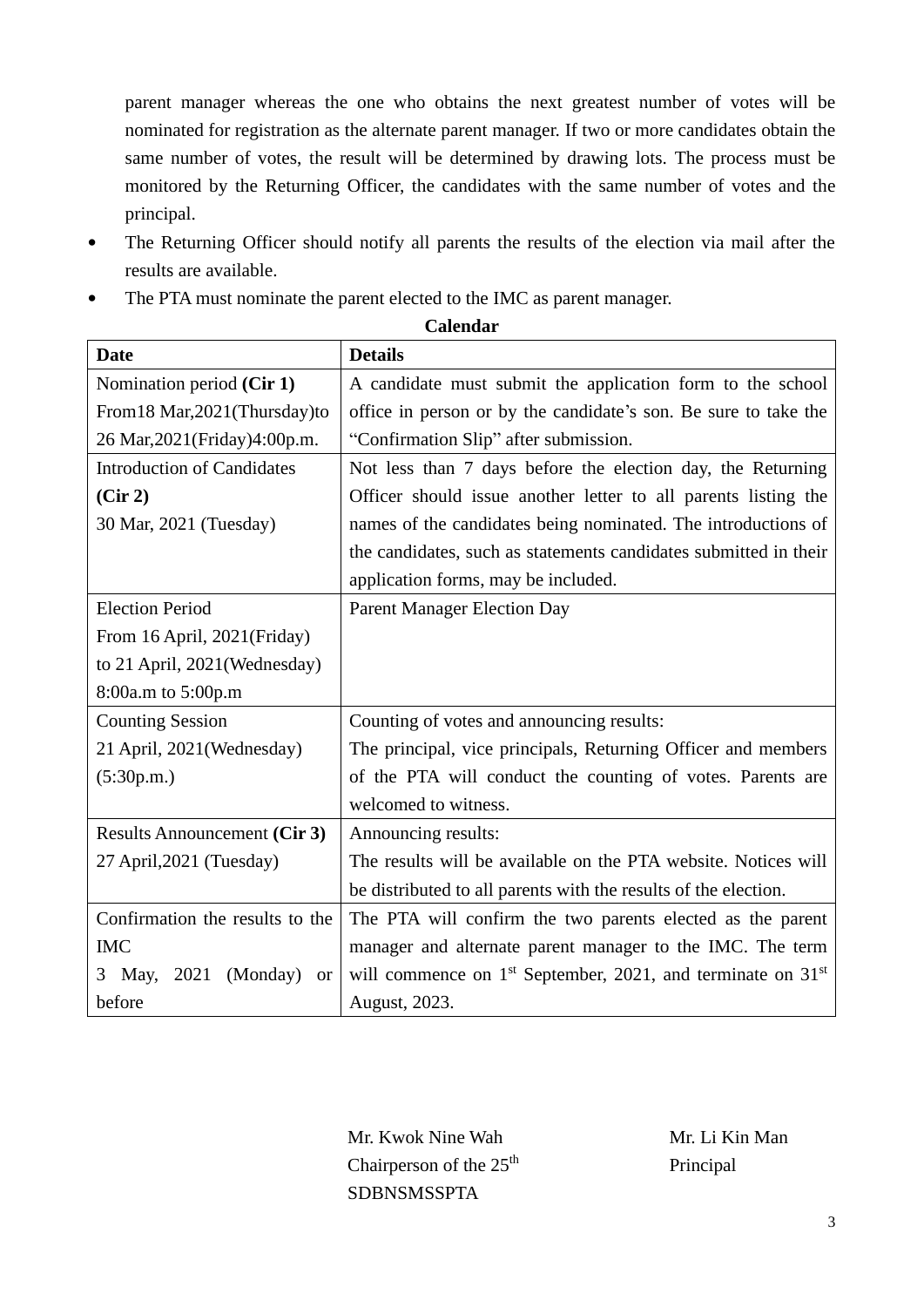Annex I: Application form & Brief Introductory Statement Annex II: Education Ordinance Section 30 - Provisions relating to Election of Parent Managers Annex III: Ethical Conduct Required in the Parent Manager Election

----------------------------------------------------------------------------------------------------------------

Circular Booklet:2021/58

## **Reply Silp**

### **Arrangements of the 5th Parent Manager Election – Notice I**

Please return the reply slip to the class teacher on or before 26 March, 2021 no matter you would like to stand for the election or not.

Dear Mr. Li and Mr. Kwok,

I, the parent/guardian of \_\_\_\_\_\_\_\_\_\_\_\_\_\_\_\_\_\_\_\_\_\_\_\_\_\_\_\_\_\_\_\_\_\_\_\_\_\_ (Name of Student) of S. \_\_\_\_\_ ( ), have read and noted the arrangements of the 5th Parent Manager Election – Notice I.

 $I \Box$  would like to stand for the parent manager election of SDBNSMSS. (Please fill in Annex I)

 $\Box$  would not like

Signature of Parent: \_\_\_\_\_\_\_\_\_\_\_\_\_\_\_\_\_\_\_\_\_\_\_\_\_\_\_\_\_\_\_

Name of Parent:

Contact no.:

Date: \_\_\_\_\_\_\_\_\_\_\_\_\_\_\_\_\_\_\_\_\_\_\_\_\_\_\_\_\_\_\_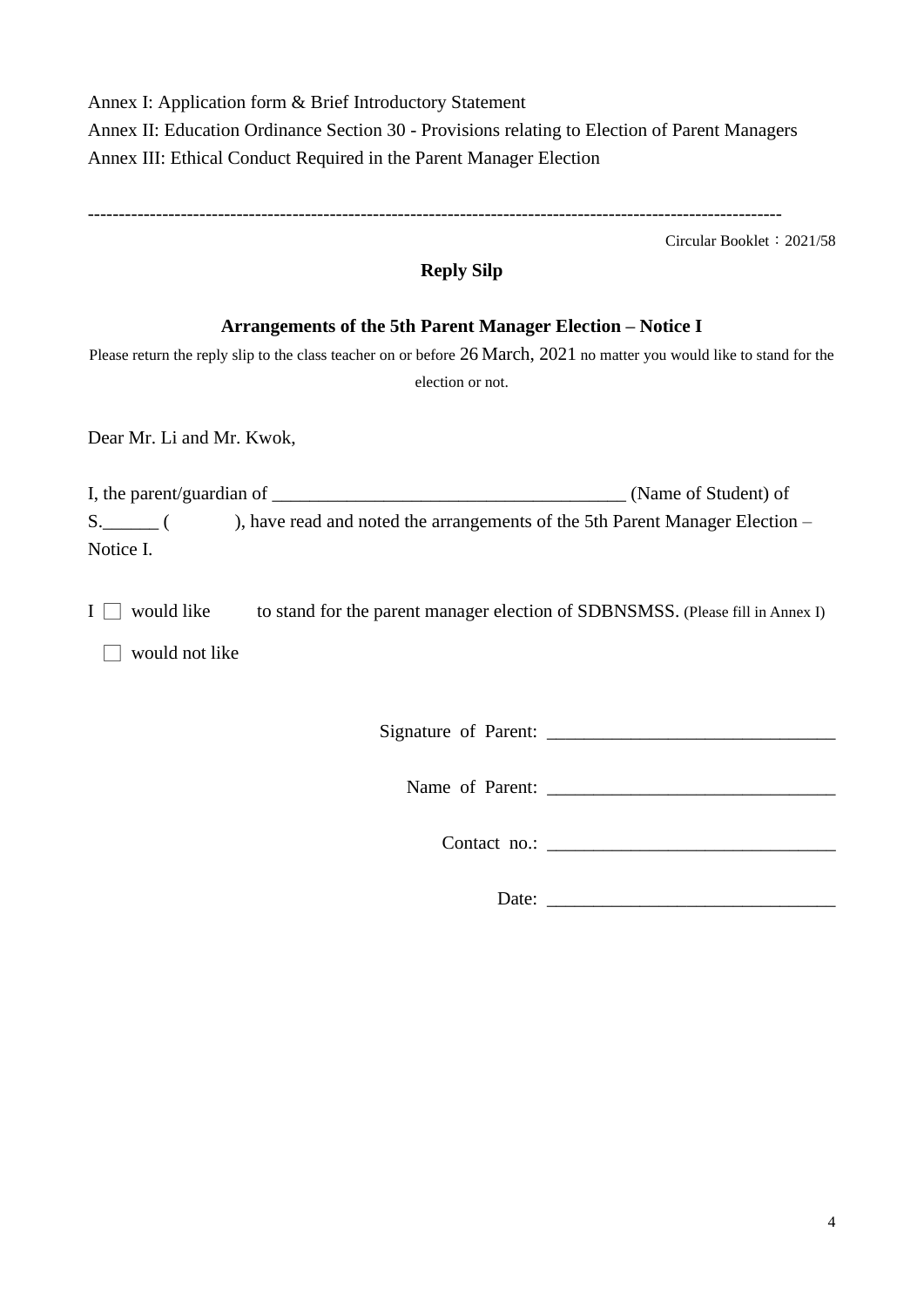#### **Annex 1: Application form & Brief Introductory Statement**

Parents who are interested in standing for the parent manager election should fill in this form, and submit it in a sealed envelope along with a recent photo on or before 26<sup>th</sup> March, 2021 to the class teacher. Be sure to take the "Confirmation Slip" after submission.

#### **Application Form**

I **would like** to stand for the parent manager election of the IMC.

Name of Student: \_\_\_\_\_\_\_\_\_\_\_\_\_\_\_\_\_\_\_\_\_\_\_\_ Class: \_\_\_\_\_\_\_ Class no.: \_\_\_\_\_\_\_

Name of Candidate: \_\_\_\_\_\_\_\_\_\_\_\_\_\_\_\_\_\_\_\_\_\_\_\_\_\_\_\_\_ Chinese name (If applicable): \_\_\_\_\_\_\_\_\_

Gender: \_\_\_\_\_\_\_\_\_ Occupation: \_\_\_\_\_\_\_\_\_\_\_\_\_\_\_\_\_ Contact no.: \_\_\_\_\_\_\_\_\_\_\_\_\_\_\_\_\_\_\_

#### **Brief Introductory Statement**

\_\_\_\_\_\_\_\_\_\_\_\_\_\_\_\_\_\_\_\_\_\_\_\_\_\_\_\_\_\_\_\_\_\_\_\_\_\_\_\_\_\_\_\_\_\_\_\_\_\_\_\_\_\_\_\_\_\_\_\_\_\_\_\_\_\_\_\_\_\_\_\_\_\_\_\_\_\_\_\_

\_\_\_\_\_\_\_\_\_\_\_\_\_\_\_\_\_\_\_\_\_\_\_\_\_\_\_\_\_\_\_\_\_\_\_\_\_\_\_\_\_\_\_\_\_\_\_\_\_\_\_\_\_\_\_\_\_\_\_\_\_\_\_\_\_\_\_\_\_\_\_\_\_\_\_\_\_\_\_\_

\_\_\_\_\_\_\_\_\_\_\_\_\_\_\_\_\_\_\_\_\_\_\_\_\_\_\_\_\_\_\_\_\_\_\_\_\_\_\_\_\_\_\_\_\_\_\_\_\_\_\_\_\_\_\_\_\_\_\_\_\_\_\_\_\_\_\_\_\_\_\_\_\_\_\_\_\_\_\_\_

\_\_\_\_\_\_\_\_\_\_\_\_\_\_\_\_\_\_\_\_\_\_\_\_\_\_\_\_\_\_\_\_\_\_\_\_\_\_\_\_\_\_\_\_\_\_\_\_\_\_\_\_\_\_\_\_\_\_\_\_\_\_\_\_\_\_\_\_\_\_\_\_\_\_\_\_\_\_\_\_

\_\_\_\_\_\_\_\_\_\_\_\_\_\_\_\_\_\_\_\_\_\_\_\_\_\_\_\_\_\_\_\_\_\_\_\_\_\_\_\_\_\_\_\_\_\_\_\_\_\_\_\_\_\_\_\_\_\_\_\_\_\_\_\_\_\_\_\_\_\_\_\_\_\_\_\_\_\_\_\_

\_\_\_\_\_\_\_\_\_\_\_\_\_\_\_\_\_\_\_\_\_\_\_\_\_\_\_\_\_\_\_\_\_\_\_\_\_\_\_\_\_\_\_\_\_\_\_\_\_\_\_\_\_\_\_\_\_\_\_\_\_\_\_\_\_\_\_\_\_\_\_\_\_\_\_\_\_\_\_\_

\_\_\_\_\_\_\_\_\_\_\_\_\_\_\_\_\_\_\_\_\_\_\_\_\_\_\_\_\_\_\_\_\_\_\_\_\_\_\_\_\_\_\_\_\_\_\_\_\_\_\_\_\_\_\_\_\_\_\_\_\_\_\_\_\_\_\_\_\_\_\_\_\_\_\_\_\_\_\_\_

\_\_\_\_\_\_\_\_\_\_\_\_\_\_\_\_\_\_\_\_\_\_\_\_\_\_\_\_\_\_\_\_\_\_\_\_\_\_\_\_\_\_\_\_\_\_\_\_\_\_\_\_\_\_\_\_\_\_\_\_\_\_\_\_\_\_\_\_\_\_\_\_\_\_\_\_\_\_\_\_

\_\_\_\_\_\_\_\_\_\_\_\_\_\_\_\_\_\_\_\_\_\_\_\_\_\_\_\_\_\_\_\_\_\_\_\_\_\_\_\_\_\_\_\_\_\_\_\_\_\_\_\_\_\_\_\_\_\_\_\_\_\_\_\_\_\_\_\_\_\_\_\_\_\_\_\_\_\_\_\_

\_\_\_\_\_\_\_\_\_\_\_\_\_\_\_\_\_\_\_\_\_\_\_\_\_\_\_\_\_\_\_\_\_\_\_\_\_\_\_\_\_\_\_\_\_\_\_\_\_\_\_\_\_\_\_\_\_\_\_\_\_\_\_\_\_\_\_\_\_\_\_\_\_\_\_\_\_\_\_\_

\_\_\_\_\_\_\_\_\_\_\_\_\_\_\_\_\_\_\_\_\_\_\_\_\_\_\_\_\_\_\_\_\_\_\_\_\_\_\_\_\_\_\_\_\_\_\_\_\_\_\_\_\_\_\_\_\_\_\_\_\_\_\_\_\_\_\_\_\_\_\_\_\_\_\_\_\_\_\_\_

Please introduce yourself briefly. State your objectives and aspiration.

⚫ I hereby declare that I shall observe the rules stipulated in the first section of **Notice I**.

- ⚫ I declare that the above information is true and correct, and understand that the Returning Officer can request for relevant documents.
- ⚫ I authorise the SDBNSMSSPTA to disclose the above information to the parents of SDBNSMSS for the 4<sup>th</sup> Parent Manager Election 2021-2023, under the Personal Data (Privacy) Ordinance (Cap. 486). I also understand and accept the parent manger election rules set by the SDBNSMSSPTA.

Signature of Candidate: \_\_\_\_\_\_\_\_\_\_\_\_\_\_\_\_\_\_\_\_\_\_\_\_\_ Date: \_\_\_\_\_\_\_\_\_\_\_\_\_\_\_\_\_\_\_\_\_\_\_\_\_\_\_\_\_\_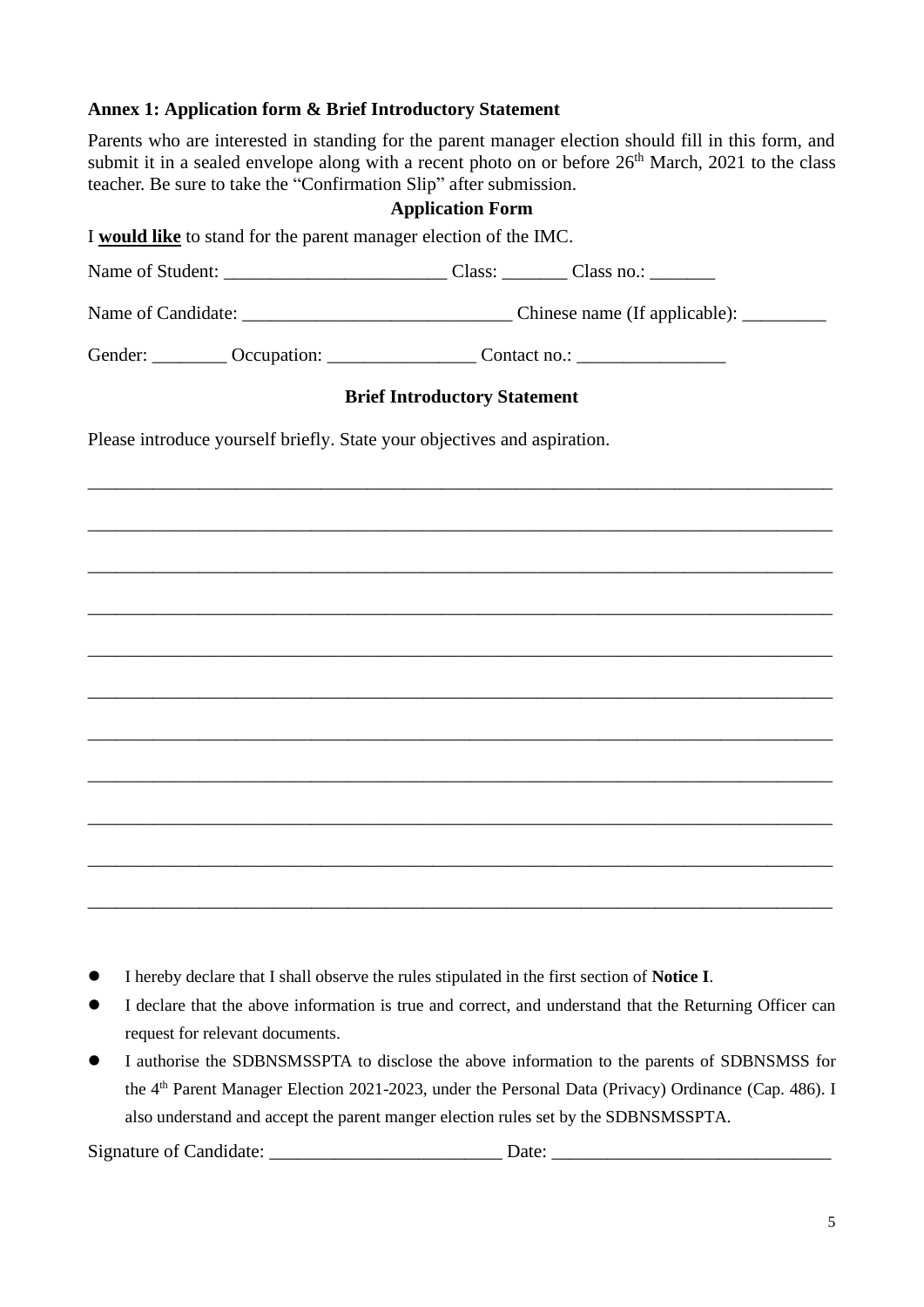### **Annex II: Education Ordinance Section 30 - Provisions relating to Election of Parent Managers**

The Permanent Secretary may refuse to register an applicant as a manager of a school if it appears to the Permanent Secretary that  $-$ 

- the applicant is not resident in Hong Kong for at least 9 months in each year;
- the applicant is not a fit and proper person to be a manager;
- the applicant is a person in respect of whom a permit to teach has previously been cancelled;
- the applicant is under the age of 18 years;
- the applicant has attained the age of 70 years and he fails to produce a valid medical certificate certifying that he is physically fit to perform the functions of a manager;
- the applicant is under the age of 70 years and he fails to produce, upon a request by the Permanent Secretary, a valid medical certificate certifying that he is physically fit to perform the functions of a manager;
- in making or in connection with any application  $-$ 
	- (i) for registration of a school;
	- (ii) for registration as a manager or a teacher; or
	- (iii) to employ a person as a permitted teacher in a school,

the applicant has made any statement or furnished any information which is false in any material particular or by reason of the omission of any material particular;

- the applicant is a bankrupt within the meaning of the Bankruptcy Ordinance (Cap. 6) or has entered into a voluntary arrangement under that Ordinance;
- the applicant has previously been convicted in Hong Kong or elsewhere of a criminal offence punishable with imprisonment; or
- the applicant has been registered as a manager of 5 or more schools.